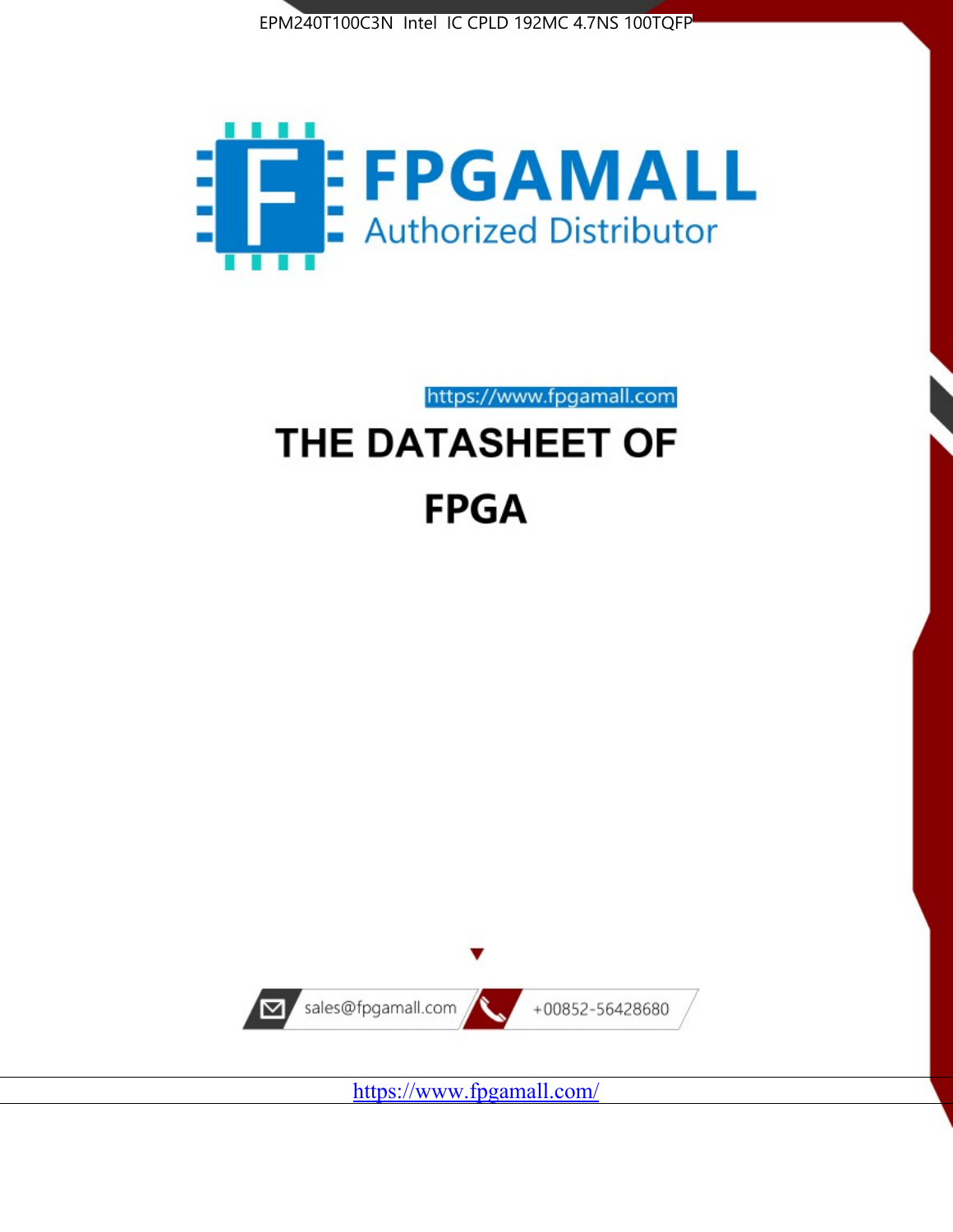

## **6. Reference and Ordering Information**

**MII51006-1.6**

#### **Software**

 $MAX<sup>®</sup>$  II devices are supported by the Altera® Quartus<sup>®</sup> II design software with new, optional MAX+PLUS® II look and feel, which provides HDL and schematic design entry, compilation and logic synthesis, full simulation and advanced timing analysis, and device programming. Refer to the Design Software Selector Guide for more details about the Quartus II software features.

The Quartus II software supports the Windows XP/2000/NT, Sun Solaris, Linux Red Hat v8.0, and HP-UX operating systems. It also supports seamless integration with industry-leading EDA tools through the NativeLink interface.

#### **Device Pin-Outs**

Printed device pin-outs for MAX II devices are available on the Altera website ([www.altera.com](http://www.altera.com/)).

#### **Ordering Information**

Figure 6–1 describes the ordering codes for MAX II devices. For more information about a specific package, refer to the *[Package Information](http://www.altera.com/literature/hb/max2/max2_mii51007.pdf)* chapter in the *MAX II Device Handbook*.



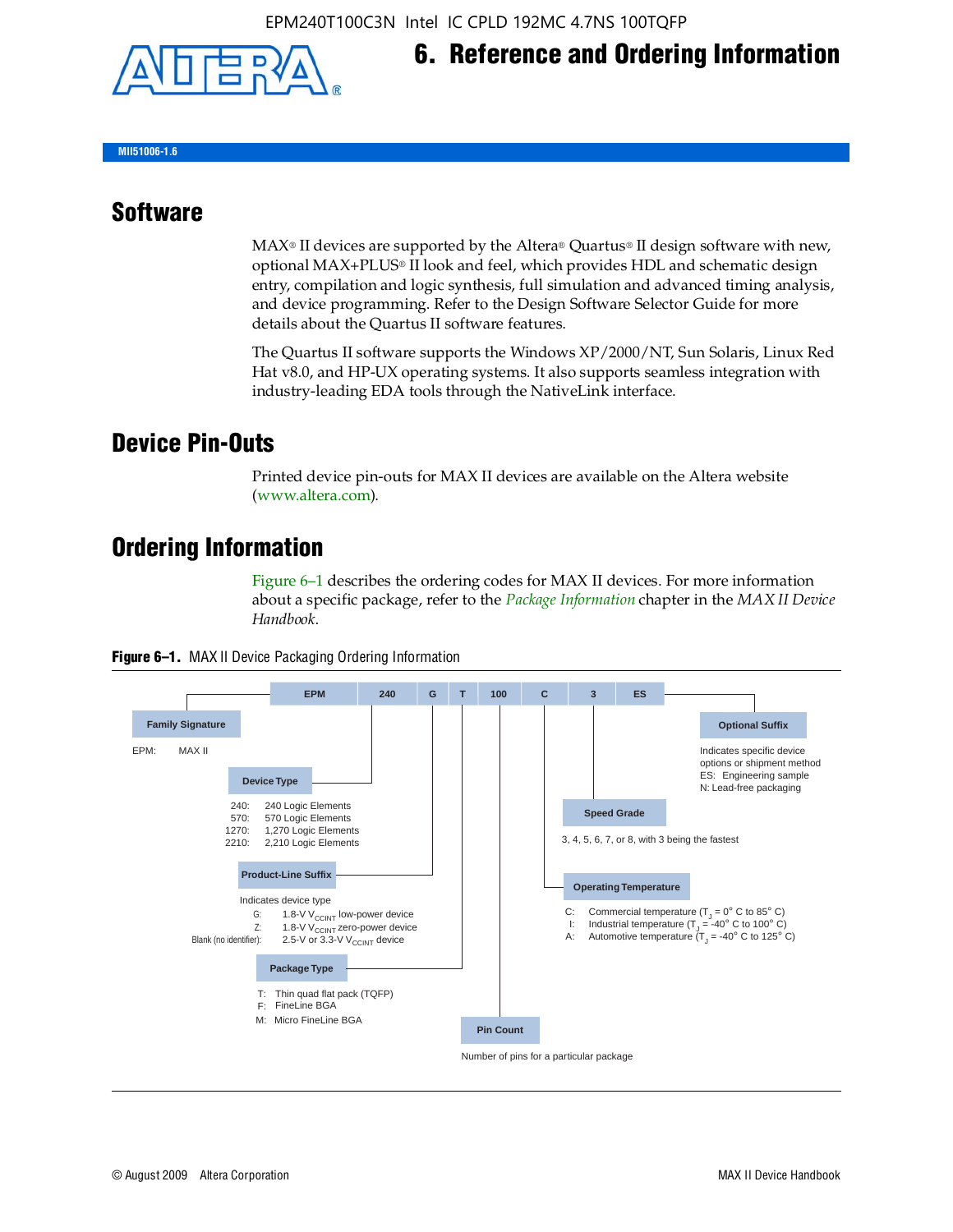### **Referenced Documents**

This chapter references the following document:

■ *[Package Information](http://www.altera.com/literature/hb/max2/max2_mii51007.pdf)* chapter in the *MAX II Device Handbook*

# **Document Revision History**

Table 6–1 shows the revision history for this chapter.

| Table 6-1. Document Revision History |
|--------------------------------------|
|                                      |

| <b>Date and Revision</b>      | <b>Changes Made</b>                                          | <b>Summary of Changes</b>                     |
|-------------------------------|--------------------------------------------------------------|-----------------------------------------------|
| August 2009,<br>version 1.6   | Updated Figure 6-1.<br>п                                     | Added information for speed<br>grade $-8$     |
| October 2008,<br>version 1.5  | Updated New Document Format.                                 |                                               |
| December 2007,<br>version 1.4 | Added "Referenced Documents" section.<br>Updated Figure 6-1. | Updated document with<br>MAX IIZ information. |
| December 2006,<br>version 1.3 | Added document revision history.                             |                                               |
| October 2006.<br>version 1.2  | Updated Figure 6-1.                                          |                                               |
| June 2005.<br>version 1.1     | $\blacksquare$ Removed Dual Marking section.                 |                                               |